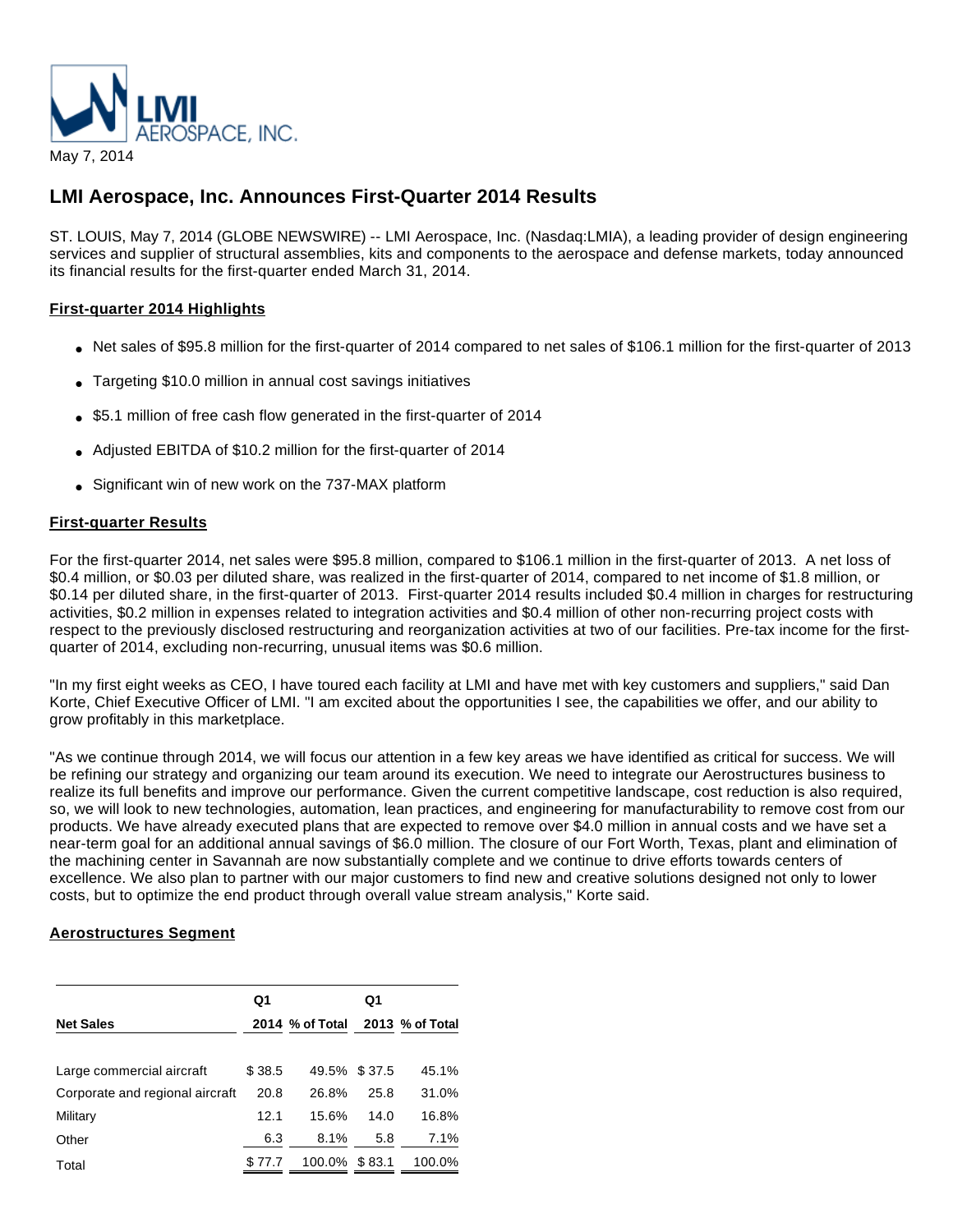Aerostructures revenue decreased 6.5 percent from \$83.1 million in the first-quarter of 2013 to \$77.7 million in the first-quarter of 2014.

Net sales of large commercial aircraft products increased 2.7 percent during the first-quarter of 2014. Growth in the Boeing 737 and 787 platforms contributed an increase of \$4.1 million over the prior year quarter, offset by decreases of \$3.3 million in the Boeing 747 and 767 platforms. The \$5.0 million decline in the corporate and regional aircraft market was primarily due to tooling revenue related to a design build program in the first-quarter of 2013 that was not repeated in the first-quarter of 2014. The company expects additional tooling revenue later in 2014. Net sales to military customers decreased 13.6 percent primarily due to lower demand on the Black Hawk program.

The segment generated gross profit of \$14.2 million, or 18.3 percent of net sales, in the first-quarter of 2014 versus \$16.6 million, or 20.0 percent of net sales, in the first-quarter of 2013. A decrease in sales volume, primarily related to tooling, unfavorable sales mix and lower production levels contributed to the decline in gross margin in the first-quarter of 2014. Results were also negatively impacted by inefficiencies in the facilities being closed and the related startup of transferred production to other facilities. Expected performance on long-term contracts was stable from the previous quarter. The firstquarter of 2013 was unfavorably impacted by \$2.5 million in costs related to a fair value step-up on acquired inventories from acquisitions.

Selling, general and administrative expenses were \$11.4 million in the first-quarter of 2014 versus \$11.1 million in the firstquarter of 2013, primarily related to increases of \$0.4 million of restructuring expenses and \$0.4 million of professional services, offset by decreases of \$0.3 million in integration expenses and \$0.2 million in acquisition expenses.

## **Engineering Services Segment**

|                                 | Q1     |                                 | Q1    |        |
|---------------------------------|--------|---------------------------------|-------|--------|
| <b>Net Sales</b>                |        | 2014 % of Total 2013 % of Total |       |        |
| Large commercial aircraft       | \$9.9  | 52.9%                           | \$7.5 | 31.8%  |
| Corporate and regional aircraft | 3.4    | 18.2%                           | 6.2   | 26.3%  |
| Military                        | 2.4    | 12.8%                           | 7.5   | 31.8%  |
| Other                           | 3.0    | 16.1%                           | 2.4   | 10.1%  |
| Total                           | \$18.7 | 100.0% \$23.6                   |       | 100.0% |

While Engineering Services revenue decreased 20.8 percent from \$23.6 million in the first-quarter of 2013 to \$18.7 million in the first-quarter of 2014, the segment has stabilized in the near-term, growing both sales and operating income in the firstquarter, as compared to the fourth-quarter of 2013, by \$0.4 million and \$0.7 million, respectively.

Net sales of services for large commercial aircraft increased \$2.4 million primarily due to additional maintenance, repair and overhaul services, the Airbus 350 platform and a nacelle system project. Net sales of services related to corporate and regional aircraft decreased 45.2 percent primarily related to reductions in support of the Bombardier Learjet L-85 and the space travel program. Net sales of services for military programs declined \$5.1 million primarily the result of the winding down of the program design phase on the Boeing Tanker program.

Gross profit for the segment was \$3.3 million, or 17.6 percent of net sales, for the first-quarter of 2014, compared to \$3.5 million, or 14.8 percent of net sales, for the prior year quarter. The increase in gross profit as a percentage of sales was the primarily the result of labor efficiencies in addition to reductions in overhead expenses.

Selling, general and administrative expenses for the segment decreased from \$2.9 million in the first-quarter 2013 to \$2.4 million in the first-quarter of 2014, primarily due to integration and cost reduction activities.

#### **Non-Segment**

The effective income tax rate for the first-quarter of 2014 was 3.5 percent compared to 24.7 percent in the first-quarter of 2013. The 2014 income tax rate reflects the full valuation allowance recorded on deferred tax benefits generated in the quarter. Interest expense increased \$0.1 million in the first-quarter of 2014 compared to the first-quarter of 2013.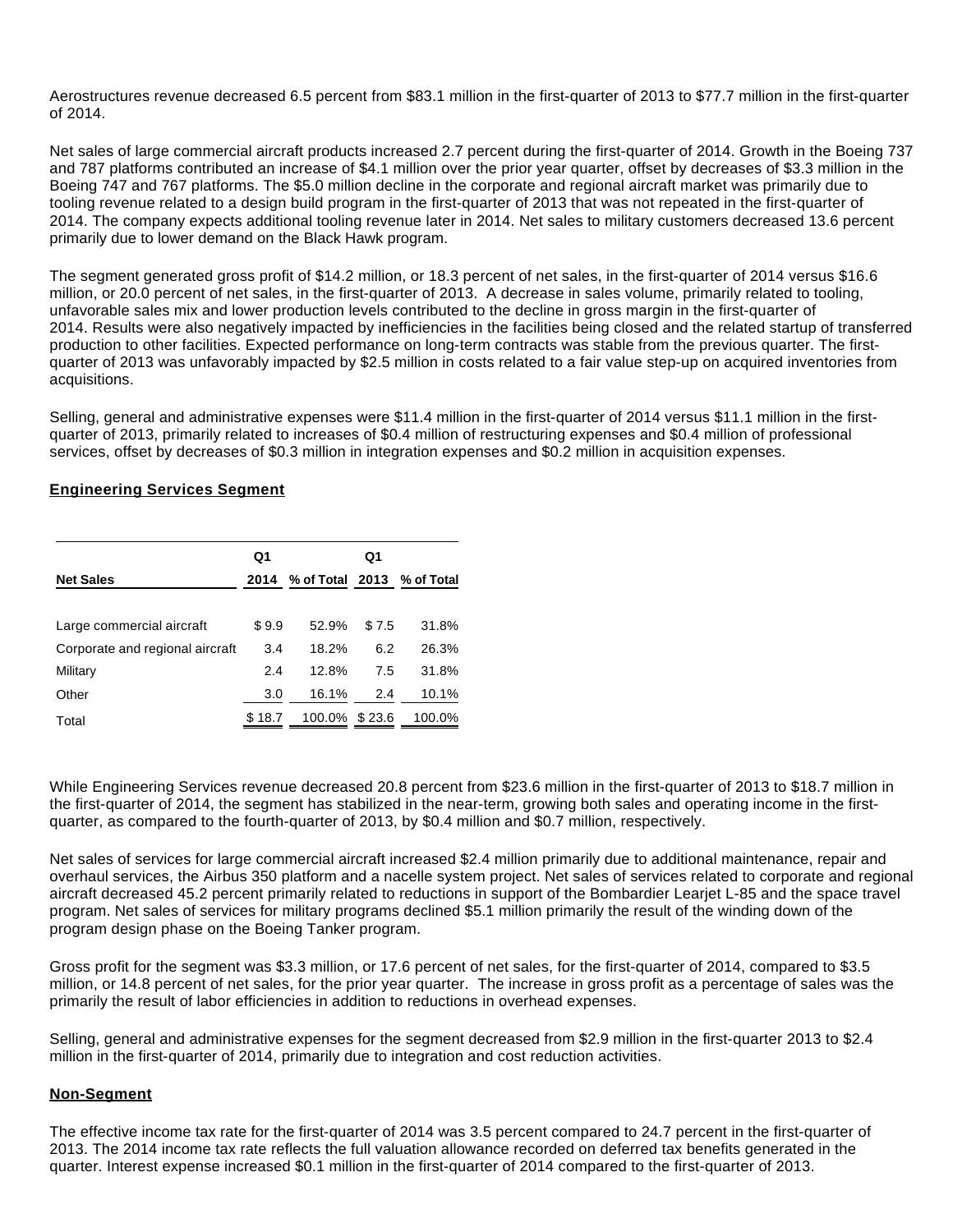The company generated cash flow from operations of \$10.0 million in the first-quarter of 2014 and funded capital expenditures of \$4.9 million, resulting in positive free cash flow of \$5.1 million.

Backlog at March 31, 2014, was \$454.9 million compared to \$432.5 million at March 31, 2013.

## **Financial Outlook for 2014**

As announced in the prior quarter, the company is conducting a thorough review its current forecast, strategy and operations, and as a result, will not be providing guidance at this time.

## **Conference Call and Webcast Information**

In connection with this release and as previously announced, LMI will hold a conference call today, May 7, 2014, at 9:00 A.M., CDT. LMI Chief Executive Officer Daniel G. Korte and Chief Financial Officer Cliff C. Stebe, Jr. will host the call. To participate in the call, please dial 866-307-3343 approximately five minutes before the conference call time stated above.

A live webcast of the call can be accessed directly from LMI Aerospace website at [http://ir.lmiaerospace.com/events.cfm](http://www.globenewswire.com/newsroom/ctr?d=10080395&l=25&u=http%3A%2F%2Fir.lmiaerospace.com%2Fevents.cfm) and clicking on the appropriate link. A recording of the call will be available for a limited time on the company's website upon completion of the call.

## **About LMI Aerospace**

LMI Aerospace, Inc. ("LMI") is a leading supplier of structural assemblies, kits and components and provider of design engineering services to the aerospace and defense markets. Through its Aerostructures segment, the company primarily fabricates, machines, finishes, integrates, assembles and kits machined and formed close tolerance aluminum, specialty alloy and composite components and higher level assemblies for use by the aerospace and defense industries. It manufactures more than 40,000 products for integration into a variety of aircraft platforms manufactured by leading original equipment manufacturers and Tier 1 aerospace suppliers. Through its Engineering Services segment, operated by its D3 Technologies, Inc. subsidiary, the company provides a complete range of design, engineering and program management services, supporting aircraft product lifecycles from conceptual design, analysis and certification through production support, fleet support and service life extensions via a complete turnkey engineering solution.

## **Cautionary Statements Regarding Forward-Looking Statements**

This news release includes forward-looking statements, including statements related to LMI's outlook for 2014 and beyond, and other statements based on current management expectations, estimates and projections. Such forward-looking statements are not guarantees and are inherently subject to various risks and uncertainties that could cause actual results and events differ materially from the forward-looking statements. These risks and uncertainties include, among other things, difficulties continuing to integrate Valent, less than expected reductions in cost, managing the increased leverage incurred by LMI in connection with its acquisition of Valent and complying with debt covenants with respect to such indebtedness, as well as those Risk Factors detailed in the company's Annual Report on Form 10-K for the year ended December 31, 2013, and any risk factors set forth in our other filings with the Securities and Exchange Commission. The forward-looking statements included in this document are only made as of the date of this document and we disclaim any obligation to publicly update any forwardlooking statement to reflect subsequent events or circumstances.

#### **LMI Aerospace, Inc.**

#### **Condensed Consolidated Balance Sheets**

(Amounts in thousands, except share and per share data)

(Unaudited)

|                                           | March 31, | <b>December</b><br>31, |
|-------------------------------------------|-----------|------------------------|
|                                           | 2014      | 2014                   |
| <b>Assets</b>                             |           |                        |
| Current assets:                           |           |                        |
| Cash and cash equivalents                 | \$2,295   | \$1,572                |
| Trade accounts receivable, net            | 65,079    | 72,853                 |
| Inventories                               | 117,248   | 113,178                |
| Prepaid expenses and other current assets | 4,767     | 4,411                  |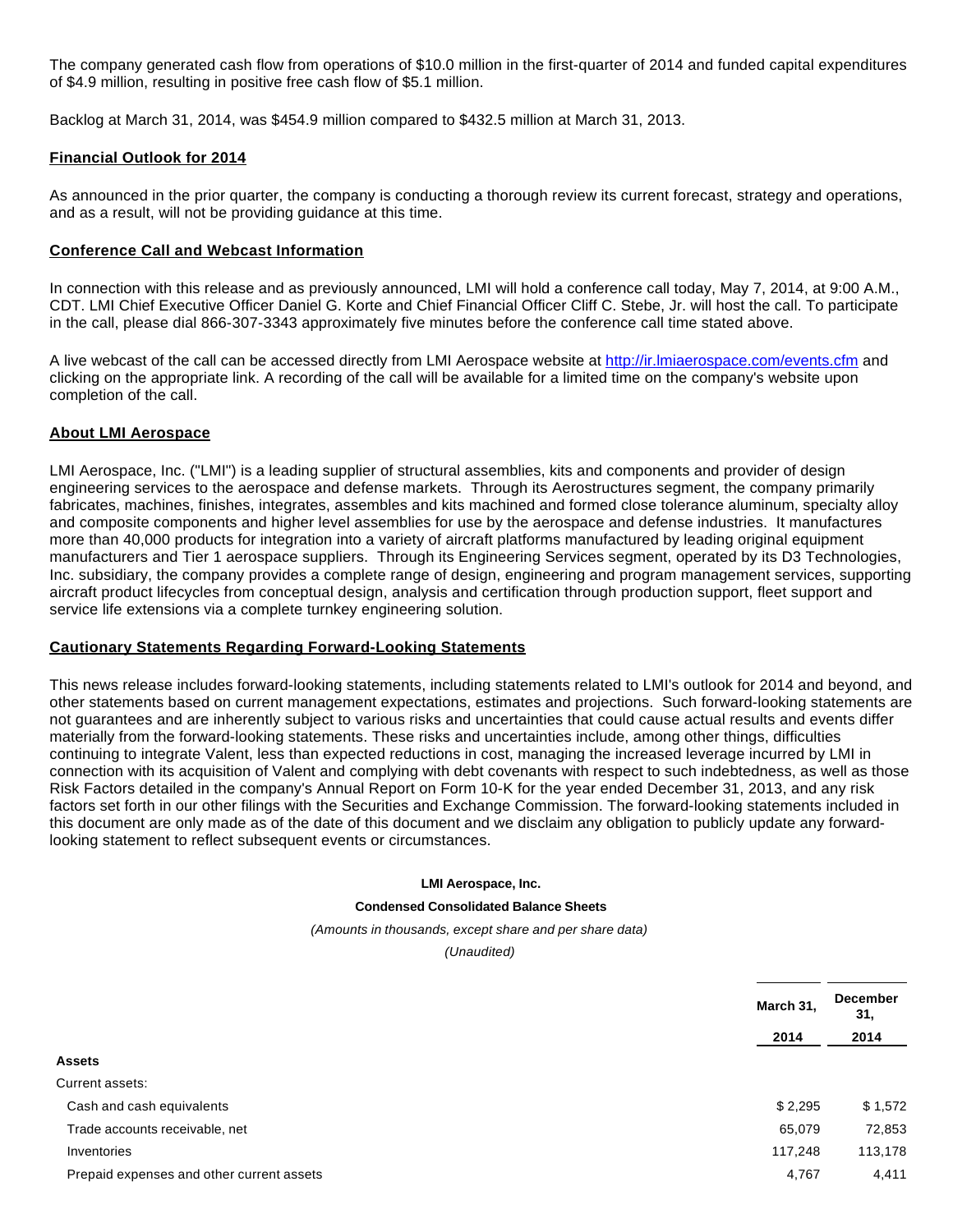| Deferred income taxes                                                                                                                                                    | 2,599     | 2,693     |
|--------------------------------------------------------------------------------------------------------------------------------------------------------------------------|-----------|-----------|
| Total current assets                                                                                                                                                     | 191,988   | 194,707   |
| Property, plant and equipment, net                                                                                                                                       | 102,369   | 103,375   |
| Goodwill                                                                                                                                                                 | 113,223   | 113,223   |
| Intangible assets, net                                                                                                                                                   | 54,334    | 55,465    |
| Other assets                                                                                                                                                             | 12,629    | 13,281    |
| <b>Total assets</b>                                                                                                                                                      | \$474,543 | \$480,051 |
| Liabilities and shareholders' equity                                                                                                                                     |           |           |
| <b>Current liabilities:</b>                                                                                                                                              |           |           |
| Accounts payable                                                                                                                                                         | \$19,788  | \$19,388  |
| Accrued expenses                                                                                                                                                         | 18,141    | 19,082    |
| Current installments of long-term debt and capital lease obligations                                                                                                     | 5,306     | 5,242     |
| <b>Total current liabilities</b>                                                                                                                                         | 43,235    | 43,712    |
| Long-term debt and capital lease obligations, less current installments                                                                                                  | 279,950   | 285,369   |
| Other long-term liabilities                                                                                                                                              | 3,630     | 3,915     |
| Deferred income taxes                                                                                                                                                    | 3,168     | 2,911     |
| Total long-term liabilities                                                                                                                                              | 286,748   | 292,195   |
| Shareholders' equity:                                                                                                                                                    |           |           |
| Common stock, \$0.02 par value per share; authorized 28,000,000 shares; issued 12,947,221 and 12,873,208<br>shares at March 31, 2014 and December 31, 2013, respectively | 259       | 257       |
| Preferred stock, \$0.02 par value per share; authorized 2,000,000 shares; none issued at either date                                                                     |           |           |
| Additional paid-in capital                                                                                                                                               | 93,776    | 92,692    |
| Accumulated other comprehensive loss                                                                                                                                     | (592)     | (507)     |
| Treasury stock, at cost, 29,271 and 22,321 shares at March 31, 2014 and December 31, 2013, respectively                                                                  | (345)     | (202)     |
| Retained earnings                                                                                                                                                        | 51,462    | 51,904    |
| Total shareholders' equity                                                                                                                                               | 144,560   | 144,144   |
| Total liabilities and shareholders' equity                                                                                                                               | \$474,543 | \$480,051 |

## **LMI Aerospace, Inc.**

## **Condensed Consolidated Statements of Comprehensive Income (Loss)**

(Amounts in thousands, except share and per share data)

(Unaudited)

|                                   | <b>Three Months Ended</b><br>March 31, |          |
|-----------------------------------|----------------------------------------|----------|
|                                   |                                        |          |
|                                   | 2014                                   | 2013     |
|                                   |                                        |          |
| Sales and service revenue         |                                        |          |
| Product sales                     | \$76,484                               | \$82,114 |
| Service revenue                   | 19,267                                 | 23,952   |
| Net sales                         | 95,751                                 | 106,066  |
| Cost of sales and service revenue |                                        |          |
| Cost of product sales             | 62,100                                 | 65,138   |
| Cost of service revenue           | 16,190                                 | 20,874   |
| Cost of sales                     | 78,290                                 | 86,012   |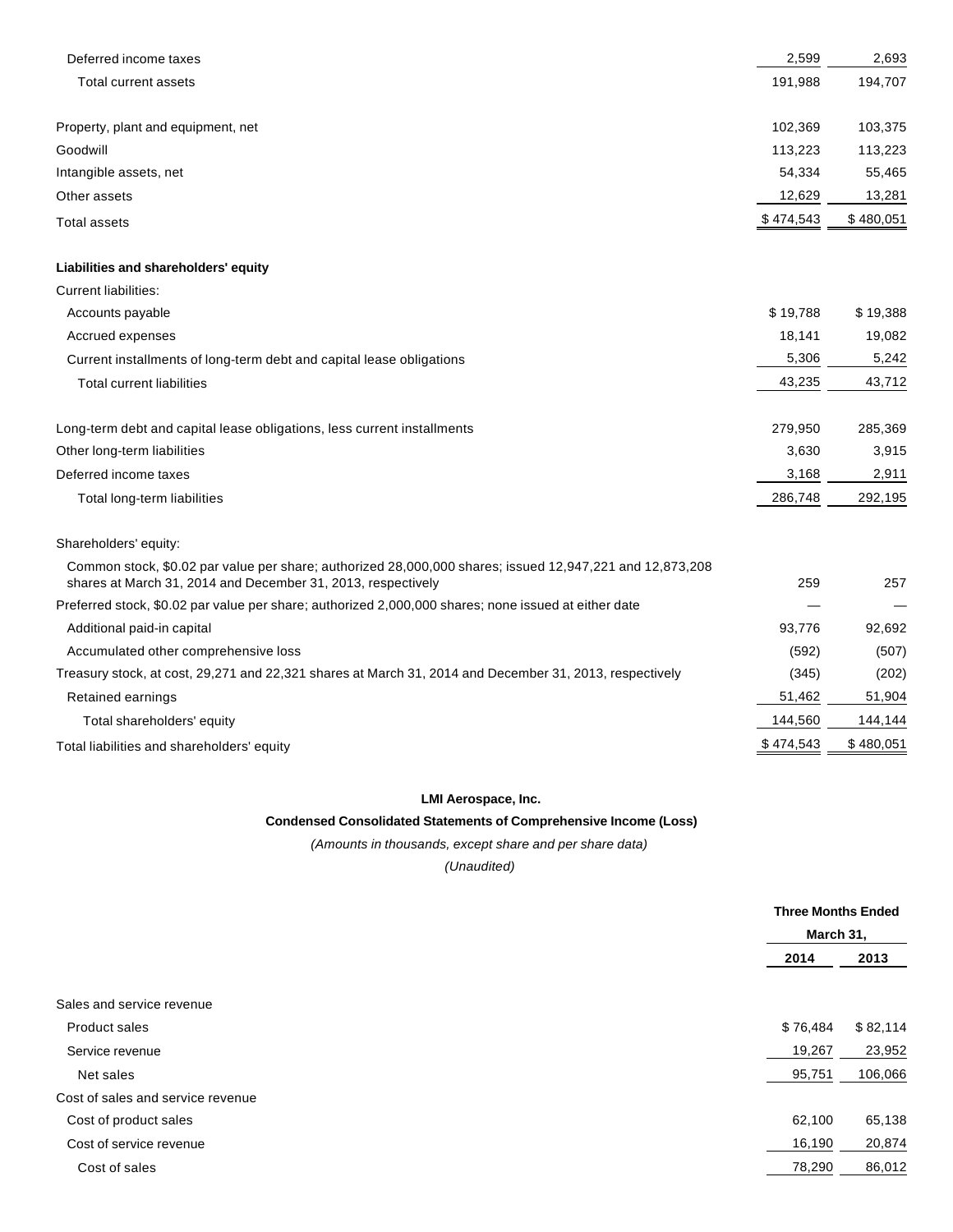| Gross profit                                                                                                                                       | 17,461                | 20,054   |
|----------------------------------------------------------------------------------------------------------------------------------------------------|-----------------------|----------|
| Selling, general and administrative expenses                                                                                                       | 13,344                | 13,981   |
| Restructuring expense                                                                                                                              | 428                   |          |
| (Loss) income from operations                                                                                                                      | 3,689                 | 6,073    |
| Other (expense) income:                                                                                                                            |                       |          |
| Interest expense                                                                                                                                   | (4, 259)              | (4, 113) |
| Other, net                                                                                                                                         | 112                   | 480      |
| Total other expense                                                                                                                                | (4, 147)              | (3,633)  |
| (Loss) income before income taxes                                                                                                                  | (458)                 | 2,440    |
| (Benefit) provision for income taxes                                                                                                               | (16)                  | 603      |
| Net (loss) income                                                                                                                                  | (442)                 | 1,837    |
| Other comprehensive loss:                                                                                                                          |                       |          |
| Change in foreign currency translation adjustment                                                                                                  | 44                    | (122)    |
| Unrealized loss on interest rate hedges, net of tax of \$0 and \$94, for the three months ended March 31, 2014 and March<br>31, 2013, respectively | (129)                 | (161)    |
| Total comprehensive (loss) income                                                                                                                  | \$ (527)              | \$1,554  |
| Amounts per common share:                                                                                                                          |                       |          |
| Net (loss) income per common share                                                                                                                 | \$ (0.03)             | \$0.15   |
| Net (loss) income per common share assuming dilution                                                                                               | \$ (0.03)             | \$0.14   |
| Weighted average common shares outstanding                                                                                                         | 12,663,818 12,582,207 |          |
| Weighted average dilutive common shares outstanding                                                                                                | 12,663,818 12,693,657 |          |

## **LMI Aerospace, Inc.**

## **Condensed Consolidated Statements of Cash Flows**

(Amounts in thousands)

## (Unaudited)

|                                                                                          | <b>Three Months Ended</b><br>March 31, |          |
|------------------------------------------------------------------------------------------|----------------------------------------|----------|
|                                                                                          |                                        |          |
|                                                                                          | 2014                                   | 2013     |
| <b>Operating activities:</b>                                                             |                                        |          |
| Net (loss) income                                                                        | \$ (442)                               | \$1,837  |
| Adjustments to reconcile net income to net cash provided (used) by operating activities: |                                        |          |
| Depreciation and amortization                                                            | 5,547                                  | 4,791    |
| Restricted stock compensation                                                            | 301                                    | 360      |
| Other noncash items                                                                      | (296)                                  | (258)    |
| Changes in operating assets and liabilities:                                             |                                        |          |
| Accounts receivable                                                                      | 7,772                                  | (13,653) |
| Inventories                                                                              | (4,070)                                | (7, 469) |
| Prepaid expenses and other assets                                                        | 326                                    | (558)    |
| Current income taxes                                                                     | 129                                    | 972      |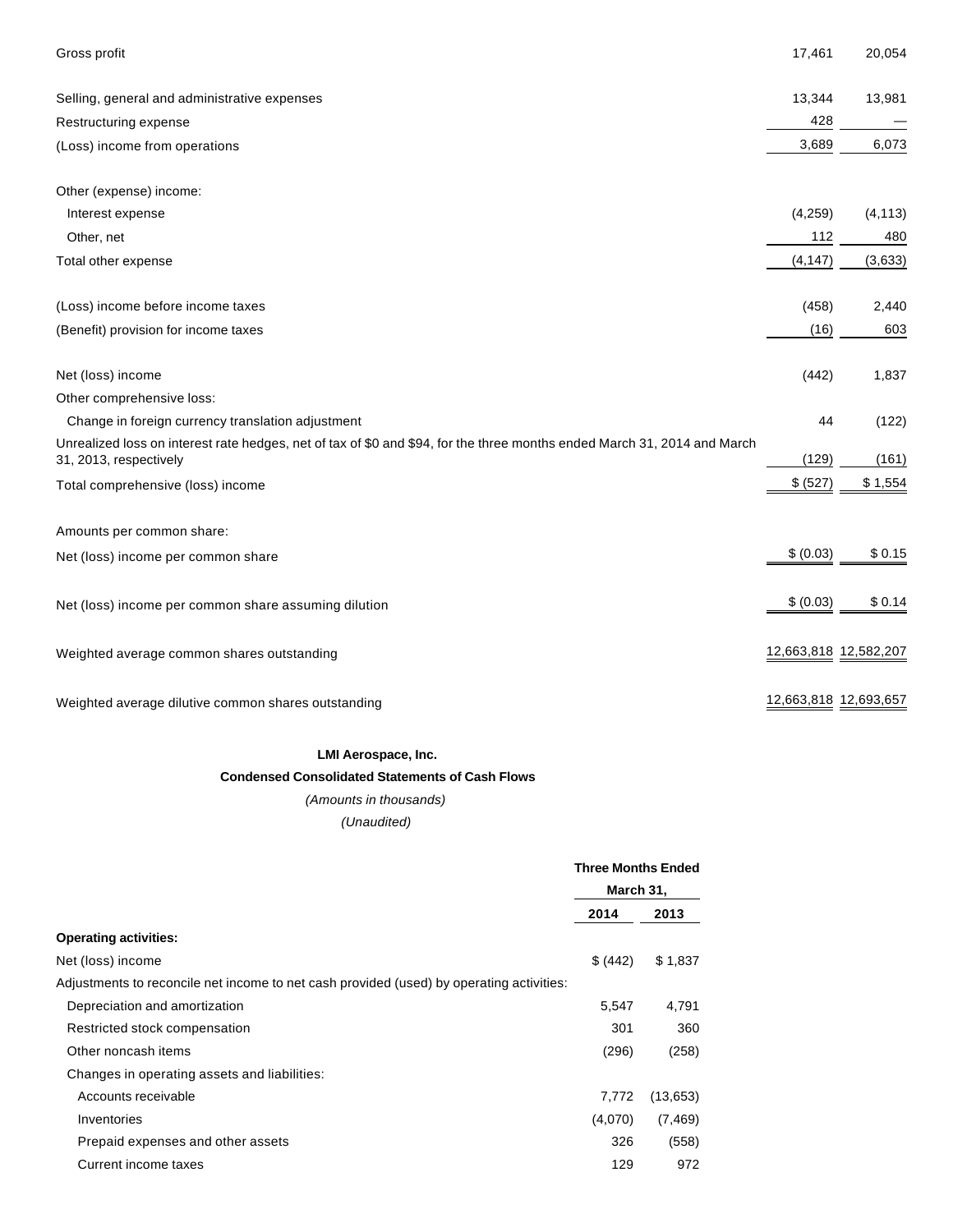| Accounts payable                                       | 1,018    | 947       |
|--------------------------------------------------------|----------|-----------|
| Accrued expenses                                       | (270)    | 2,569     |
| Net cash provided (used) by operating activities       | 10,015   | (10, 462) |
| <b>Investing activities:</b>                           |          |           |
| Additions to property, plant and equipment             | (4,869)  | (12, 592) |
| Proceeds from sale of property, plant, and equipment   | 899      | 1,866     |
| Net cash used by investing activities                  | (3,970)  | (10, 726) |
| <b>Financing activities:</b>                           |          |           |
| Proceeds from issuance of debt                         |          | 5,750     |
| Principal payments on long-term debt and notes payable | (1,294)  | (1, 138)  |
| Advances on revolving line of credit                   | 27,500   | 17,500    |
| Payments on revolving line of credit                   | (31,500) | (4,500)   |
| Other, net                                             | (28)     |           |
| Net cash (used) provided by financing activities       | (5,322)  | 17,612    |
| Net increase (decrease) in cash and cash equivalents   | 723      | (3,576)   |
| Cash and cash equivalents, beginning of period         | 1,572    | 4,347     |
| Cash and cash equivalents, end of period               | \$2,295  | \$771     |
| Supplemental disclosure of noncash transactions:       |          |           |
| Defined contribution plan funding in company stock     | \$848    | \$901     |

#### **LMI Aerospace, Inc.**

## **Selected Non-GAAP Disclosures**

(Amounts in thousands) (Unaudited)

|      | <b>Three Months Ended</b><br>March 31, |
|------|----------------------------------------|
| 2014 | 2013                                   |

## **Non-GAAP Financial Information**

Adjusted Earnings Before Interest, Taxes, Depreciation and Amortization (EBITDA)(1):

| Net (loss) income                                | \$ (442) | \$1,837               |
|--------------------------------------------------|----------|-----------------------|
| Income tax (benefit) expense                     | (16)     | 603                   |
| Depreciation and amortization                    | 5,547    | 4,791                 |
| Stock based compensation                         | 301      | 360                   |
| Interest expense                                 | 4,259    | 4,113                 |
| Fair value step up on acquired inventories       |          | 2,497                 |
| Restructuring expense                            | 428      |                       |
| Integration expense                              | 248      | 493                   |
| Other, net                                       | (112)    | (480)                 |
| <b>Adjusted EBITDA</b>                           | \$10,213 | \$14,214              |
| Free Cash Flow (2):                              |          |                       |
| Net cash provided (used) by operating activities |          | $$10,015$ $$(10,462)$ |
| Less:                                            |          |                       |
| Capital expenditures                             | (4,869)  | (12, 592)             |